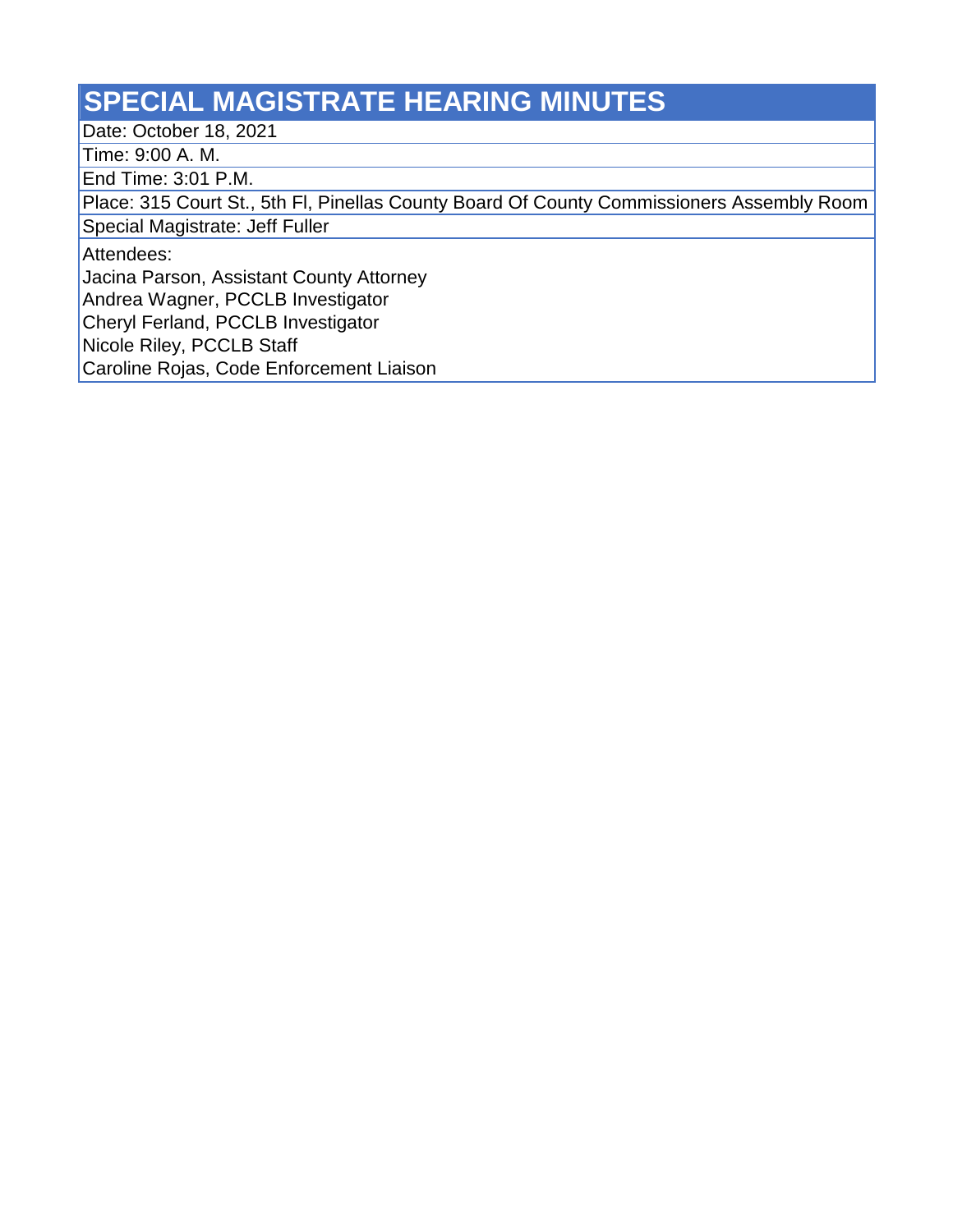| <b>Contested</b><br>Case # | Presented<br>by        | PCCLB vs.              | <b>Attorney</b> | Witness(es) | <b>Verdict</b> | <b>Fine</b>                                                  |
|----------------------------|------------------------|------------------------|-----------------|-------------|----------------|--------------------------------------------------------------|
| C21-1111                   | $\mathsf{C}\mathsf{F}$ | <b>VERONICA ZERMAN</b> |                 |             | <b>GUILTY</b>  | \$2,032.55                                                   |
| C21-1061                   | CF                     | <b>THERESA BILA</b>    |                 |             |                | PAID PRIOR<br>TO HEARING                                     |
| C21-1133                   | CF                     | <b>JASON WILLIS</b>    |                 |             | <b>GUILTY</b>  | \$513.55                                                     |
| C21-1134                   | CF                     | <b>JASON WILLIS</b>    |                 |             | <b>GUILTY</b>  | \$513.55                                                     |
| C21-1135                   | CF                     | <b>JASON WILLIS</b>    |                 |             | <b>GUILTY</b>  | \$2,013.55                                                   |
| C21-511                    | AW                     | DAVID JOHN MANTHEY     |                 |             |                | <b>PAID PRIOR</b><br>TO HEARING                              |
| C21-514                    | AW                     | DAVID JOHN MANTHEY     |                 |             |                | PAID PRIOR<br>TO HEARING                                     |
| C21-524                    | AW                     | ROBERT LAZARO VAZQUEZ  |                 |             |                | <b>CONTINUED</b><br><b>TO</b><br><b>DECEMBER</b><br>06, 2021 |
| C21-525                    | AW                     | ROBERT LAZARO VAZQUEZ  |                 |             |                | CONTINUED<br><b>TO</b><br><b>DECEMBER</b><br>06, 2021        |
| C21-526                    | AW                     | ROBERT LAZARO VAZQUEZ  |                 |             |                | <b>CONTINUED</b><br><b>TO</b><br><b>DECEMBER</b><br>06, 2021 |
| C21-527                    | AW                     | ROBERT LAZARO VAZQUEZ  |                 |             |                | CONTINUED<br><b>TO</b><br><b>DECEMBER</b><br>06, 2021        |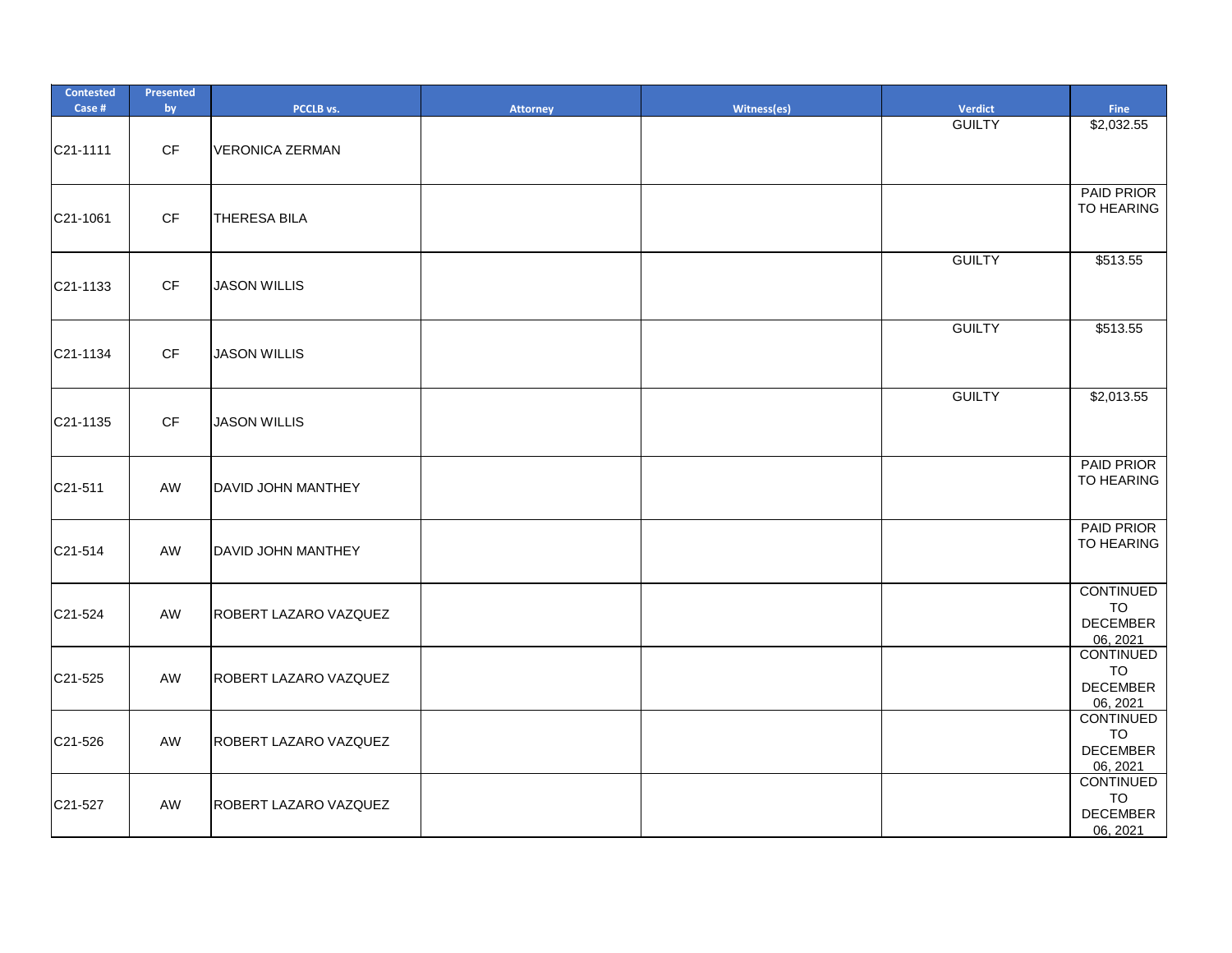|                      |                        |                             |                          | <b>DAVID WEIS</b> | <b>GUILTY</b>    | \$2,036.90                    |
|----------------------|------------------------|-----------------------------|--------------------------|-------------------|------------------|-------------------------------|
| C <sub>21</sub> -522 | AW                     | <b>ROBERT THOMAS OSSI</b>   |                          |                   |                  |                               |
|                      |                        |                             |                          | <b>DAVID WEIS</b> | <b>GUILTY</b>    | \$2,036.90                    |
| C21-523              | AW                     | <b>ROBERT THOMAS OSSI</b>   |                          |                   |                  |                               |
|                      |                        |                             |                          |                   | <b>GUILTY</b>    | \$2,017.50                    |
| C <sub>21</sub> -515 | AW                     | DAVID RUSSELL WEIS          |                          |                   |                  |                               |
|                      |                        |                             |                          |                   | <b>DISMISSED</b> |                               |
| C21-518              | AW                     | DAVID RUSSELL WEIS          |                          |                   |                  |                               |
|                      |                        |                             |                          |                   | <b>GUILTY</b>    | \$517.50                      |
| C21-519              | AW                     | DAVID RUSSELL WEIS          |                          |                   |                  |                               |
|                      |                        |                             |                          |                   | <b>DISMISSED</b> |                               |
| C21-520              | AW                     | DAVID RUSSELL WEIS          |                          |                   |                  |                               |
|                      |                        |                             |                          |                   | <b>GUILTY</b>    | \$517.50                      |
| C21-521              | AW                     | DAVID RUSSELL WEIS          |                          |                   |                  |                               |
|                      |                        |                             |                          |                   | <b>DISMISSED</b> |                               |
| C21-481              | AW                     | KONSTANTINA YIANNOS         |                          |                   |                  |                               |
|                      |                        |                             |                          |                   | <b>DISMISSED</b> |                               |
| C21-482              | AW                     | KONSTANTINA YIANNOS         |                          |                   |                  |                               |
|                      |                        |                             |                          |                   | <b>GUILTY</b>    | \$537.50                      |
| C21-483              | AW                     | KONSTANTINA YIANNOS         |                          |                   |                  |                               |
| C21-1071             | $\mathsf{C}\mathsf{F}$ | <b>VICTOR MANDALAWI</b>     | ATTY: EVAN J. ROSENBURG, |                   |                  | <b>CONTINUED</b><br><b>TO</b> |
|                      |                        |                             | ESQ.                     |                   |                  | <b>DECEMBER</b><br>20, 2021   |
|                      |                        |                             |                          |                   |                  | \$2,022.65                    |
| C21-408              | AW                     | <b>BRUCE JOEN-SUNG KANG</b> |                          |                   |                  |                               |